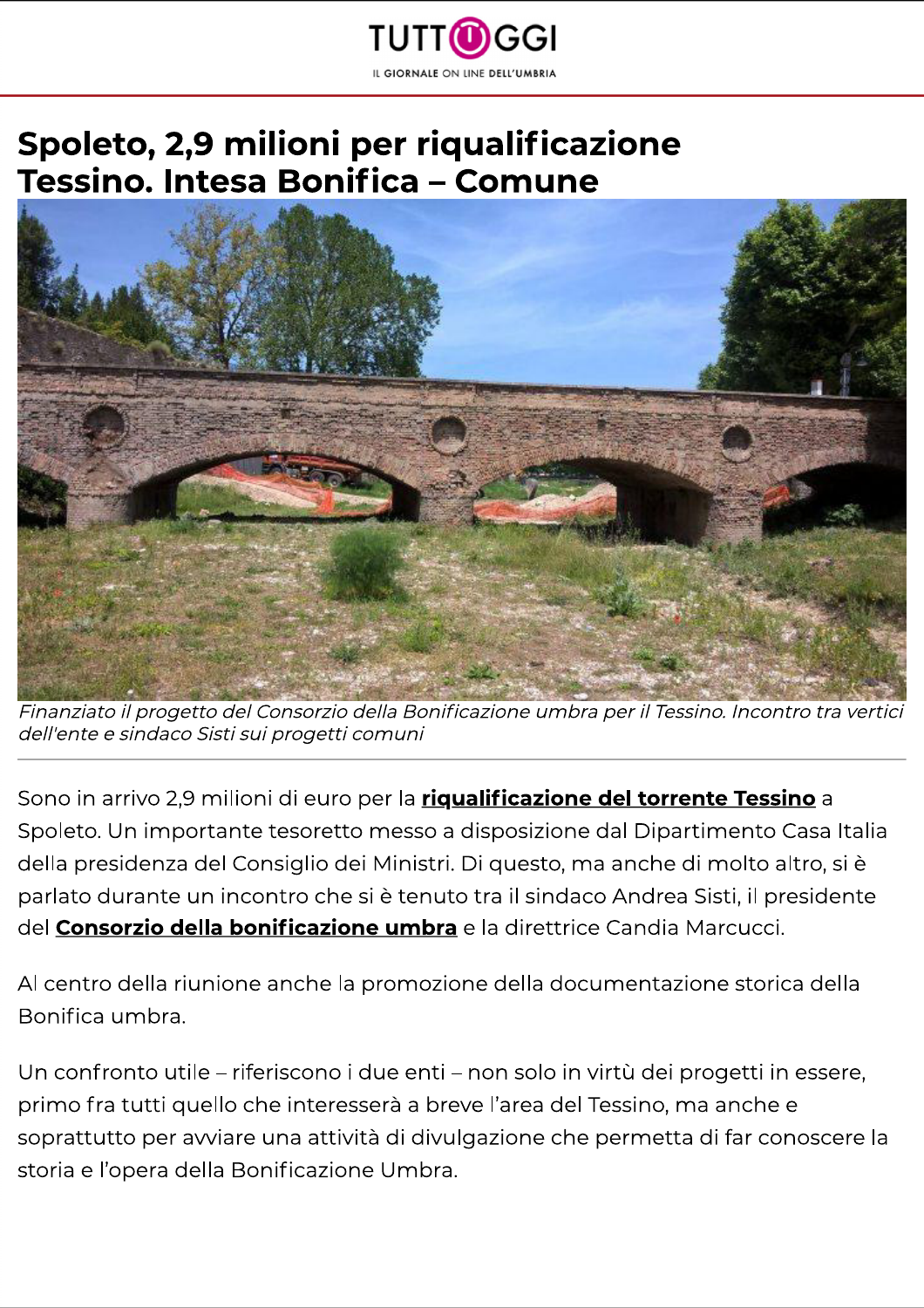"Il Consorzio - ricorda il sindaco di Spoleto - è titolare di un patrimonio storico composto da atti, documenti, cartografie che ci permettono oggi di ricostruire in maniera molto attendibile l'evoluzione della nostra valle, anche in funzione degli insediamenti abitativi che si sono sviluppati nel corso dei secoli. Si tratta di iniziare a lavorare in maniera sinergica per restituirgli la visibilità che merita. Su questo aspetto ho trovato sintonia di vedute e totale disponibilità sia del presidente Montioni che della direttrice Marcucci".

Una collaborazione di carattere culturale su cui Comune e Bonifica intendono lavorare che si affianca ad alcuni interventi di riqualificazione che puntano a dare una nuova connotazione a spazi ed ambienti oggi poco utilizzati.

Su tutti spicca il progetto realizzato dalla Bonificazione Umbra per la riqualificazione del Torrente Tessino articolato sulla base di tre direttrici: il consolidamento e il rivestimento delle opere idrauliche (briglie e soglie) presenti lungo il percorso del torrente, nel solco dei recenti interventi già realizzati fra il ponte della Ponzianina e il ponte Garibaldi; la rimozione del materiale detritico e dei depositi accumulatisi sotto il ponte della Vittoria che ostacolano il deflusso delle acque; la realizzazione di una pista di manutenzione tra il ponte della Ponzianina e il Terminal "Le Mattonelle" che verrà utilizzata anche come servizio per la viabilità di cantiere e per future attività del Consorzio.